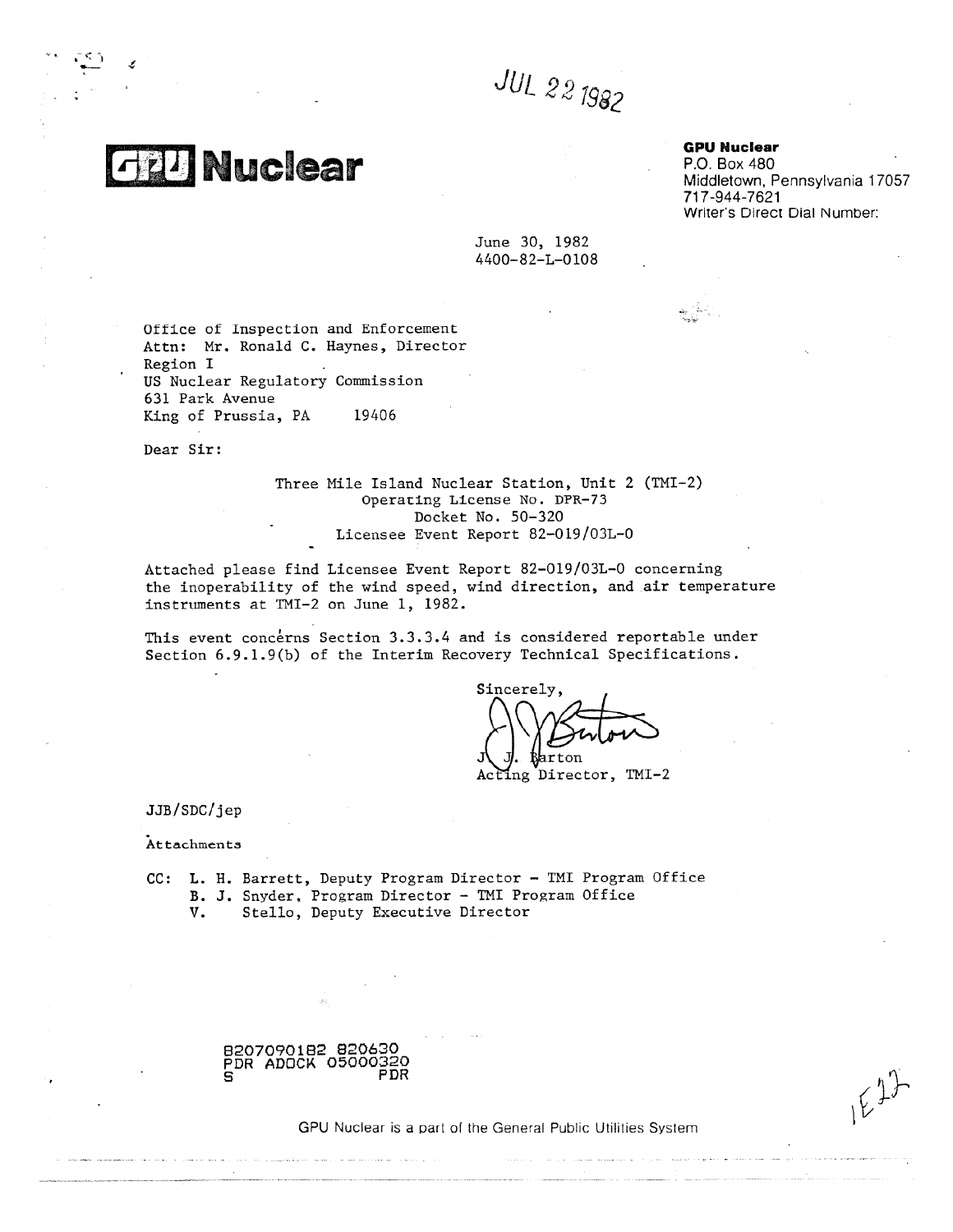|  | NRGFURM 336                      |                                                                                                                                                                                                                                                                                                                                                                                                                                                                                                                                              | <b>U. S. NUCLEAR REGULATORY COMMISSION</b>                                                                                                                                                                   |
|--|----------------------------------|----------------------------------------------------------------------------------------------------------------------------------------------------------------------------------------------------------------------------------------------------------------------------------------------------------------------------------------------------------------------------------------------------------------------------------------------------------------------------------------------------------------------------------------------|--------------------------------------------------------------------------------------------------------------------------------------------------------------------------------------------------------------|
|  | $(7-77)$                         | <b>LICENSEE EVENT REPORT</b>                                                                                                                                                                                                                                                                                                                                                                                                                                                                                                                 | Attachment 1<br>4400-82-L-0108                                                                                                                                                                               |
|  |                                  | <b>CONTROL BLOCK:</b><br>(1)                                                                                                                                                                                                                                                                                                                                                                                                                                                                                                                 | (PLEASE PRINT OR TYPE ALL REQUIRED INFORMATION)                                                                                                                                                              |
|  |                                  | 000000-000<br>$\overline{0}$<br>2                                                                                                                                                                                                                                                                                                                                                                                                                                                                                                            | -4                                                                                                                                                                                                           |
|  | CON'T<br>$\circ$<br>$\mathbf{1}$ | 0 0 3 2 0(7) 0 6 011<br>- 8 J<br>$[L \mid (6)$<br><b>SOURCE</b><br>69<br><b>EVENT DATE</b><br>DOCKET NUMBER<br><b>EVENT DESCRIPTION AND PROBABLE CONSEQUENCES (10)</b>                                                                                                                                                                                                                                                                                                                                                                       | $2$ (8) $\lfloor$ $\lceil$                                                                                                                                                                                   |
|  | $0$   $2$                        | At 1657 hours on June 1, 1982, the wind speed, wind direction, and air temperature                                                                                                                                                                                                                                                                                                                                                                                                                                                           |                                                                                                                                                                                                              |
|  | $\boxed{0}$ $\boxed{3}$          | indication in the Unit 2 Control Room was lost. This event is considered reportable                                                                                                                                                                                                                                                                                                                                                                                                                                                          |                                                                                                                                                                                                              |
|  | $0 \mid 4$                       | per Section 6.9.1.9(b) due to entry into and compliance with the action statement of                                                                                                                                                                                                                                                                                                                                                                                                                                                         |                                                                                                                                                                                                              |
|  | $0$ 5                            | Technical Specification 3.3.3.4. This LER is similar to LER's 81-35, 81-36, and 81-38.                                                                                                                                                                                                                                                                                                                                                                                                                                                       |                                                                                                                                                                                                              |
|  | $0$ $6$                          | This event had no effect on the plant, its operation, or the health and safety of the                                                                                                                                                                                                                                                                                                                                                                                                                                                        |                                                                                                                                                                                                              |
|  | $0$   7                          | public.                                                                                                                                                                                                                                                                                                                                                                                                                                                                                                                                      |                                                                                                                                                                                                              |
|  | 8<br>0<br>8                      | 9                                                                                                                                                                                                                                                                                                                                                                                                                                                                                                                                            | 80                                                                                                                                                                                                           |
|  |                                  | <b>SYSTEM</b><br>CAUSE<br>CAUSE<br><b>COMPONENT CODE</b><br>CODE<br>CODE<br><b>SUBCODE</b><br>11<br>(12<br>12<br>18                                                                                                                                                                                                                                                                                                                                                                                                                          | COMP.<br><b>VALVE</b><br><b>SUBCODE</b><br><b>SUBCODE</b><br>(16)                                                                                                                                            |
|  | 0                                | <b>OCCURRENCE</b><br>SEQUENTIAL<br><b>EVENT YEAR</b><br>REPORT NO:<br><b>CODE</b><br>LER/RO<br>(17)<br>REPORT<br>2<br>Q<br><b>NUMBER</b><br>27<br>26<br><b>ACTION FUTURE</b><br><b>EFFECT</b><br><b>SHUTDOWN</b><br>ATTACHMENT<br>SUBMITTED<br>(22)<br>ON PLANT<br><b>HOURS</b><br><b>TAKEN</b><br><b>ACTION</b><br>METHOD<br>0<br>0<br>01<br>Ζł<br>(21)<br>(19)<br>(18)<br>z.<br><u>Z (</u> 20)<br>(23)<br>CAUSE DESCRIPTION AND CORRECTIVE ACTIONS (27)<br>This event was apparently caused by lightning striking the meteorological tower | <b>REVISION</b><br><b>REPORT</b><br><b>TYPE</b><br>NO.<br>L<br>Ü<br>30<br>NPRD-4<br>PRIME COMP.<br>COMPONENT<br>FORM SUB.<br><b>SUPPLIER</b><br><b>MANUFACTURER</b><br>N<br>(25)<br>$^{24}$<br>O<br>N<br>(26 |
|  |                                  | resulting in two blown amplifier chips in the buffer amplifier and a blown fuse in the                                                                                                                                                                                                                                                                                                                                                                                                                                                       |                                                                                                                                                                                                              |
|  | $1\overline{2}$                  | 112 volt power supply.<br>The components were replaced and the meteorological instruments                                                                                                                                                                                                                                                                                                                                                                                                                                                    |                                                                                                                                                                                                              |
|  |                                  | returned to service at 1945 hours on June 1, 1982.                                                                                                                                                                                                                                                                                                                                                                                                                                                                                           |                                                                                                                                                                                                              |
|  | 4<br>8                           | - 9                                                                                                                                                                                                                                                                                                                                                                                                                                                                                                                                          | 80                                                                                                                                                                                                           |
|  |                                  | METHOD OF<br>DISCOVERY<br>FACILITY<br>STATUS<br>(30)<br>OTHER STATUS<br>% POWER<br>1(29)<br>$\Omega$<br>X<br>〔28<br>0 I<br>0<br>Recovery mode<br>31<br>10<br>13                                                                                                                                                                                                                                                                                                                                                                              | (32)<br>DISCOVERY DESCRIPTION<br>Operator observation                                                                                                                                                        |
|  | 6                                | 45<br>46<br>ACTIVITY CONTENT<br>AMOUNT OF ACTIVITY (35)<br>RELEASED OF RELEASE<br>z<br>$Z$ $\sqrt{34}$<br>N/A<br>(33)<br>45<br>10<br>11<br>44<br>PERSONNEL EXPOSURES                                                                                                                                                                                                                                                                                                                                                                         | 80<br>LOCATION OF RELEASE (36)<br>N/A<br>80                                                                                                                                                                  |
|  | 7                                | DESCRIPTION (39)<br><b>NUMBER</b><br><b>TYPE</b><br>I(38)<br>$\Omega$<br>ΙO.<br>10<br>N/A<br>13<br>11<br>12                                                                                                                                                                                                                                                                                                                                                                                                                                  | 80                                                                                                                                                                                                           |
|  | 8                                | PERSONNEL INJURIES<br>DESCRIPTION <sub>(41)</sub><br><b>NUMBER</b><br>0<br>0.<br>10<br>N/A<br>40<br>۰<br>11<br>12                                                                                                                                                                                                                                                                                                                                                                                                                            | 80                                                                                                                                                                                                           |
|  | 9                                | LOSS OF OR DAMAGE TO FACILITY (43)<br>TYPE<br><b>DESCRIPTION</b><br>z<br>N/A                                                                                                                                                                                                                                                                                                                                                                                                                                                                 |                                                                                                                                                                                                              |
|  | 0                                | g<br>10<br>8207090191 820630<br><b>PUBLICITY</b><br>PDR ADOCK 05000320<br><b>DESCRIPTIOI</b><br><b>ISSUED_</b><br>PDR<br>S<br>(44)<br>  N                                                                                                                                                                                                                                                                                                                                                                                                    | 80<br>NRC USE ONLY<br>$\bullet$<br>$7 - 92$                                                                                                                                                                  |
|  |                                  | $\mathbf{9}$<br>10<br>Steven D. Chaplin<br>NAME OF PREPARER.                                                                                                                                                                                                                                                                                                                                                                                                                                                                                 | 68 69<br>$80 - 5$<br>ဥ<br>PHONE: (717) 948-8461                                                                                                                                                              |
|  |                                  |                                                                                                                                                                                                                                                                                                                                                                                                                                                                                                                                              |                                                                                                                                                                                                              |